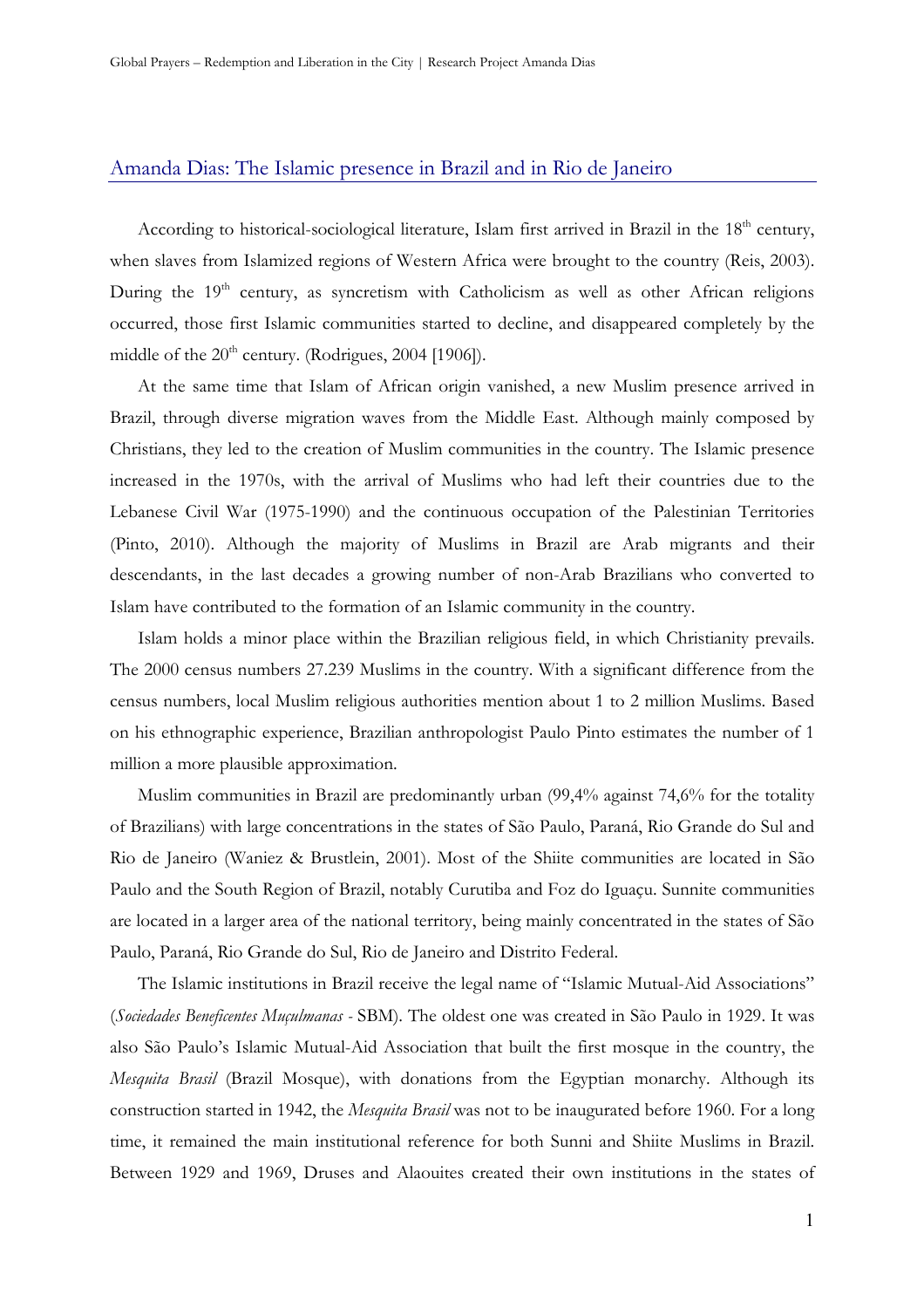Minas Gerais, Rio de Janeiro and São Paulo. Other Islamic Mutual-Aid Associations were created in Rio de Janeiro and Paraná during the 1950s. In 2002, Brazilian anthropologist Silvia Montenegro counted 58 Muslim organizations throughout the country. They represent the larger international panel of Islamic sectarian divisions: 90% of them are Sunnites and 10% Shiites.

The construction of Islamic worship places in Brazil did not really start before the 1980s. From then, several mosques – mainly Sunnites - were built in the states of Paraná, São Paulo, Mato Grosso, Goiás and Minas Gerais. Constructed with Islamic architectural details, they were a response to the increase of the number of Arab migrants. In fact, until the beginning of the  $21<sup>st</sup>$ century, Mutual-Aid Associations of the different Muslim communities were mainly concerned with the transmission of cultural traditions to Arab descendants (Pinto, 2010).

If Islam remained for a long time "a religion of immigrants, an ethnic or nearly ethnic religion" (Peres, 2006: 4), the construction of mosques allowed the religious aspect of Muslim institutions to develop in importance in relation to their function as a space of sociability for the Islamic community of Arab origins (Pinto, 2010). Over the last few years we have witnessed an increase of the number of conversions among Brazilians who do not have Muslim ancestry.

This is particularly true in the case of Rio de Janeiro, where 80% of the Muslim community is composed of non-Arab Brazilians converted to Islam. In fact, Rio de Janeiro's Muslim population presents a peculiar sociological composition when compared to other Islamic communities in Brazil. Whereas the latter are mainly composed of Arabs and their descendants, the formation of Rio's Muslim community is more recent, and largely consists of Brazilians who are not inscribed in a lineage of Arabic ancestors. As a result, it does not tend to associate the Arab ethnical and Islamic religious identities, contrarily to what happens in other Brazilian cities (Montenegro, 2002; Peres, 2006; Pinto, 2010b). Here, more than elsewhere in the country, the idea of Islam as an "ethnical-religious" minority is to be relativized.

Rio's Muslim community has its religious centre in the Islamic Mutual-Aid Association (SBMRJ). As a matter of fact, the high number of conversions in Rio is due to this Association's local history and own internal processes. Created in 1951, the SBMRJ belongs to the Sunnite branch of Islam. Until recently, the Association's activities took place in a prayer hall (*musalla*) in central Rio. As Marcelo<sup>1</sup>, a young Brazilian converted to Islam, who is responsible for the mosque's communication area, explains:

l.

<sup>&</sup>lt;sup>1</sup> Fictitious name.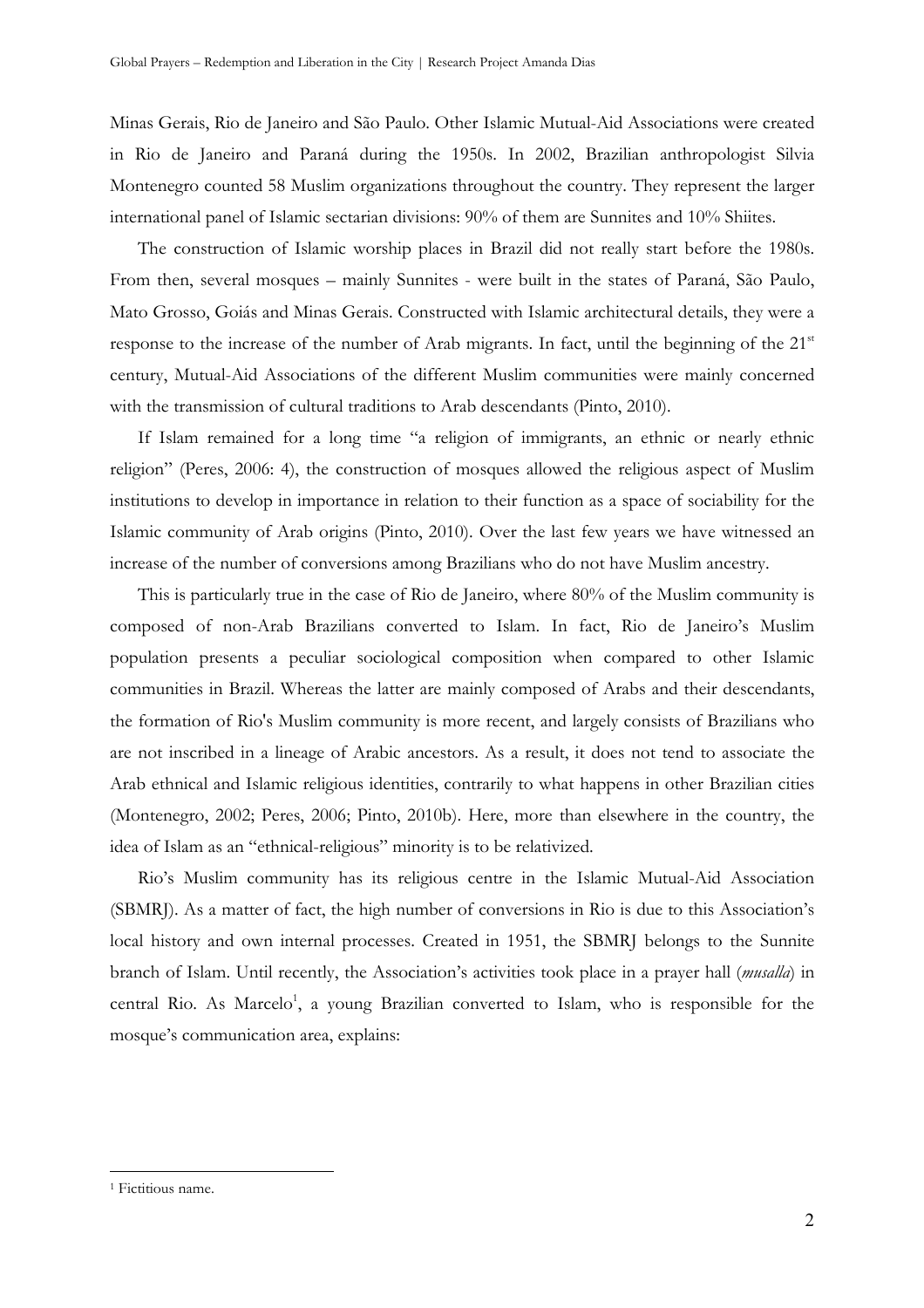They [the initiators of SBMRJ] rented two rooms in a commercial building. It was essentially the gathering place of a group of Muslims of Arab origin. At that time, there wasn't a project of divulgating Islam to non-Arab Brazilians<sup>2</sup> .

For a long time, SBMRJ remained almost exclusively a space of congregation for the born Muslims, who gathered in the prayer hall mainly for the Friday Prayers and *Eid* celebrations<sup>3</sup>. This began to change in the 1990s, when a small group of Muslims with Arabic origins put forward a project of making the Association an instrument for the diffusion of Islam. With the understanding that diffusing Islam (*dawa*) is "a religious obligation", in 1993 the leadership of SBMRJ decided that efforts should be made towards Brazilians, and created a course of introduction to Islam and Arabic language. This attitude contrasted clearly with the position adopted by the Muslim leadership in São Paulo, whose efforts remained focused on those who bear Islam as a cultural heritage (Peres, 2006).

Over time, the SBMRJ leadership efforts began to bear fruits. Rio's Islamic community grew in such a way that, by the year 2000, the *musalla* had become too small for those attending the Friday Prayer. Marcelo presents the augmentation of the community, along with the social changes that took place in Rio's centre as the main elements that led to the necessity to build a mosque:

The community grew a lot and the *musalla* became too small. On Fridays, we had to split in two different shifts for the prayers. It was also because of its location. From 1951 to 2000 many changes had taken place in Rio's centre. It had become a point of prostitution, a dangerous area. So we needed another place, bigger and safer.

SBMRJ leadership started looking for the foreign resources that would allow them to undertake the building of the mosque. They also had to choose where it would be located. Having decided for the residential neighbourhood of Tijuca and with the fundings in hands, they finally succeeded in buying the building for the mosque in 2006. Since 2007, the city's first mosque is under construction<sup>4</sup>.

l.

<sup>2</sup> Interview with Marcelo, Mosque al-Nour, Rio de Janeiro, October, 2nd 2010.

<sup>3</sup> The *Eid el-Kebir* and *Eid el-Fitr* are Islam's two only authentically sacred celebrations.

<sup>4</sup> As Pinto explains, "this is the only mosque currently operating in Rio de Janeiro, for the one built in the neighbourhood of Jacarepaguá in the 1980s is closed due to disputes between the leadership of the community and the builder of the mosque". (Pinto, 2010b: 4).